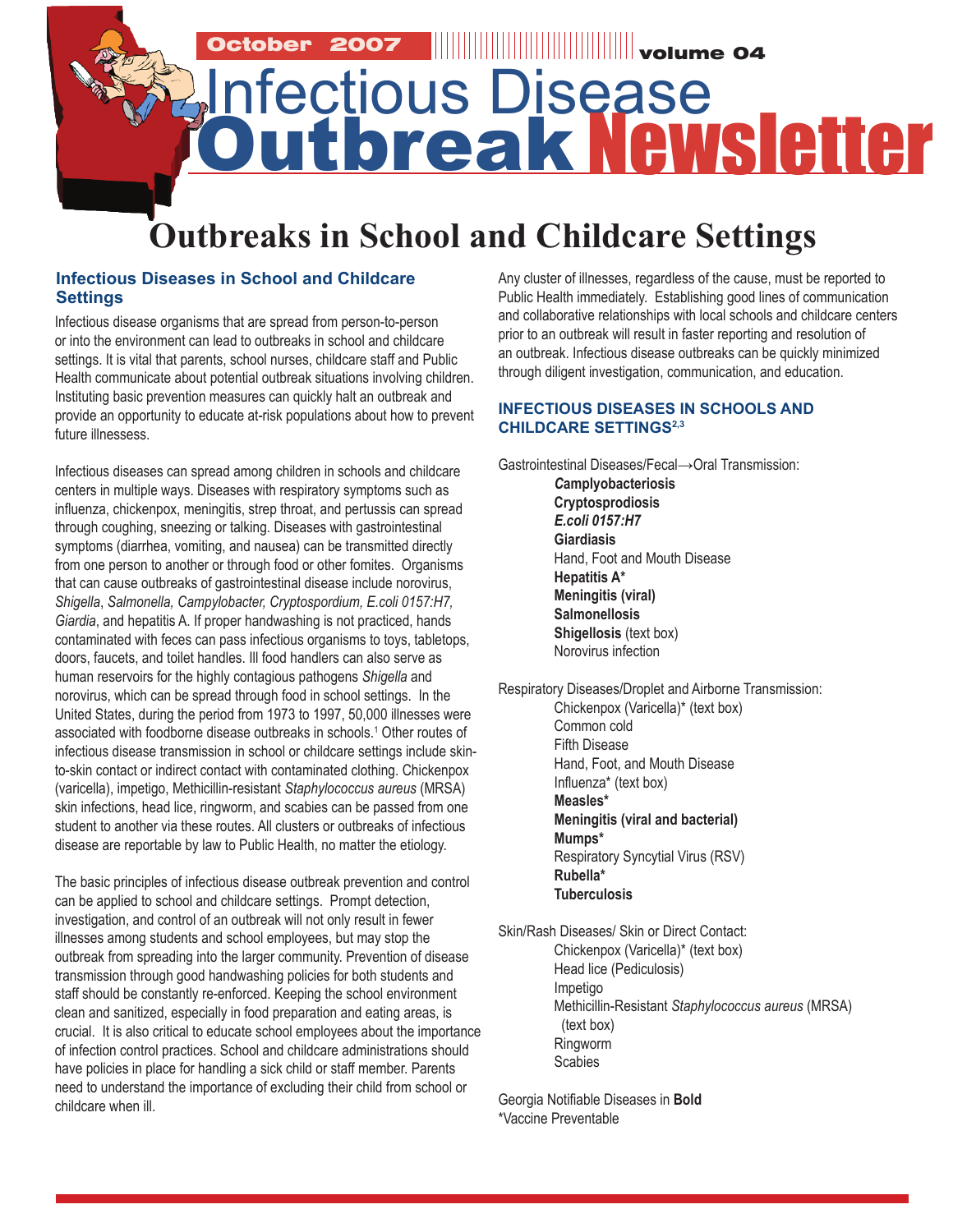#### **Incubation Period**: 1–4 days **Clinical Presentation**: fever-free. season. **Guidelines for the Identification and Control of Chickenpox** (Varicella) Outbreaks in School and Childcare Settings<sup>2,3,4,</sup> **Mode of Transmission**: Spread by close contact with secretions from the nose, throat, or rash from an infected person **Incubation Period**: Usually 14–16 days from exposure **Period of Communicability**: 1-2 days before until 5 days after rash onset **Clinical Presentation**: • *Primary varicella infection in unvaccinated persons* — Generalized rash with 200+ maculopapularvesicular lesions • *Breakthrough chickenpox in vaccinated persons* — Generalized rash (less than 50 lesions) and maculopapular lesions — Low grade or no fever — Short duration of illness **Cluster/Outbreak Definitions: 5 or more associated cases of** varicella occurring over a 6 week time period **Action Steps for Outbreak Investigation in the School Setting** 1. Notify and collaborate with Public Health. 2. Identify then exclude all varicella cases (primary and breakthrough) until all lesions are crusted or rash is gone (usually 5 days). 3. Exclude all susceptible students and staff (unvaccinated for any reason, i.e. medical or religious exemptions or immunocompromised) from school. Public Health and school officials will determine the time of exclusion on a case-by-case basis. 4. Refer students who are susceptible and have no contraindications to their healthcare provider for varicella immunization. 5. Compile a list of affected students and staff by classroom.

- 6. Obtain specimens for laboratory confirmation. **Submission of specimens should be coordinated with Public Health.**
- 7. Communicate with parents about the outbreak via a letter.
- 8. Maintain accurate, accessible, and current immunization records on all students.

**During 2007 (through September), 9 school or childcare-related varicella outbreaks were reported to Public Health in Georgia.**

## **Guidelines for the Identification and Control of Influenza Outbreaks in School and Childcare Settings2,3**

**Mode of Transmission**: Spread person-to-person through droplets and infectious discharges, and tends to occur in noticeable epidemics

**Period of Communicability**: 3–4 days

- Upper respiratory infection with fever and cough or sore throat
- Nausea and vomiting can occur with children

**Cluster/Outbreak Definitions/Reporting Recommendations:** 

- Significant increases in influenza-like illness related absenteeism
- Influenza-associated death in a child ≤18 y/o

# **Action Steps for Outbreak Investigation in the School Setting**

- 1. Notify and collaborate with Public Health.
- 2. Identify and confirm etiology through rapid tests at healthcare providers, if possible.
- 3. Obtain nasopharyngeal or throat swab specimens from 3 or more suspect influenza case-patients for laboratory confirmation; coordinate with Public Health and GPHL.
- 4. Compile a list of affected students and staff by classroom.
- 5. Ill children and staff should be excluded until 24 hours
- 6. Recommend students and staff receive influenza vaccine. especially if the outbreak occurs early in the influenza
- 7. Communicate with parents about the outbreak via a letter.
- 8. Maintain accurate, accessible, and current immunization records on all students.

**Two school or childcare-related influenza outbreaks were** reported to Public Health during the 2006–2007 influenza **season.**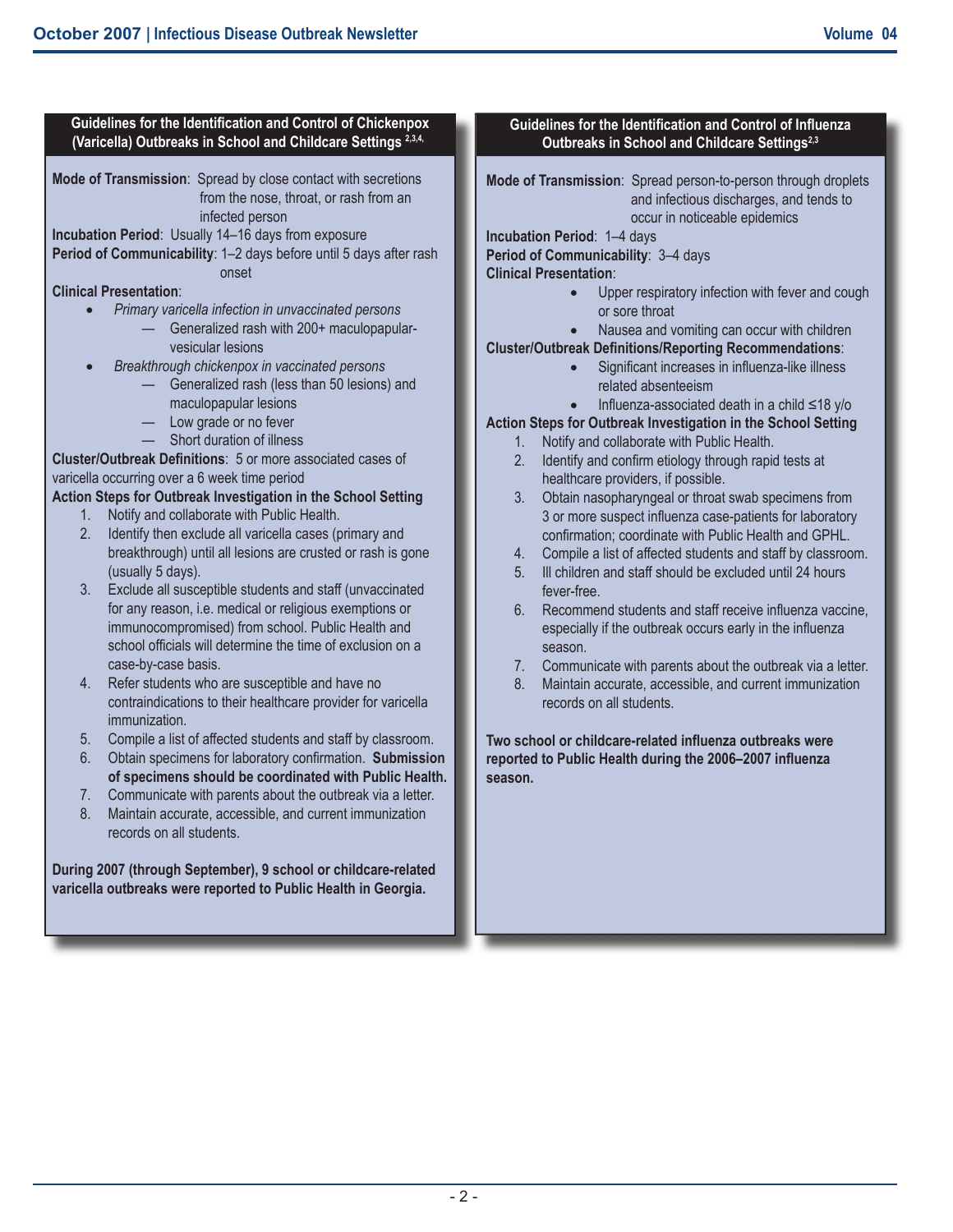| Guidelines for the Identification and Control of Shigella<br>Outbreaks in School and Childcare Settings <sup>2,3</sup>                                                                                                                                                                                                                                                                                                                                                                                                                                                                                                                                                                                                                                                                                                                                                                                                                                                                                                                                                                                                                                                                                                                                                                                                                                                                                                                                                                                                                                                                                                                                                                                                                                                                                                                                                                                                                                                                                                                                                                                                                                                                                                                                                                                                                                                                                                                                           | Guidelines for the Identification and Control of MRSA Skin<br>and Soft Tissue Infection Outbreaks in School and Childcare<br>Settings <sup>2,3,6</sup>                                                                                                                                                                                                                                                                                                                                                                                                                                                                                                                                                                                                                                                                                                                                                                                                                                                                                                                                                                                                                                                                                                                                                                                                                                                                                                                                                                                                                                                                                                                                                                                                                                                                                                                                                                                                                                                     |
|------------------------------------------------------------------------------------------------------------------------------------------------------------------------------------------------------------------------------------------------------------------------------------------------------------------------------------------------------------------------------------------------------------------------------------------------------------------------------------------------------------------------------------------------------------------------------------------------------------------------------------------------------------------------------------------------------------------------------------------------------------------------------------------------------------------------------------------------------------------------------------------------------------------------------------------------------------------------------------------------------------------------------------------------------------------------------------------------------------------------------------------------------------------------------------------------------------------------------------------------------------------------------------------------------------------------------------------------------------------------------------------------------------------------------------------------------------------------------------------------------------------------------------------------------------------------------------------------------------------------------------------------------------------------------------------------------------------------------------------------------------------------------------------------------------------------------------------------------------------------------------------------------------------------------------------------------------------------------------------------------------------------------------------------------------------------------------------------------------------------------------------------------------------------------------------------------------------------------------------------------------------------------------------------------------------------------------------------------------------------------------------------------------------------------------------------------------------|------------------------------------------------------------------------------------------------------------------------------------------------------------------------------------------------------------------------------------------------------------------------------------------------------------------------------------------------------------------------------------------------------------------------------------------------------------------------------------------------------------------------------------------------------------------------------------------------------------------------------------------------------------------------------------------------------------------------------------------------------------------------------------------------------------------------------------------------------------------------------------------------------------------------------------------------------------------------------------------------------------------------------------------------------------------------------------------------------------------------------------------------------------------------------------------------------------------------------------------------------------------------------------------------------------------------------------------------------------------------------------------------------------------------------------------------------------------------------------------------------------------------------------------------------------------------------------------------------------------------------------------------------------------------------------------------------------------------------------------------------------------------------------------------------------------------------------------------------------------------------------------------------------------------------------------------------------------------------------------------------------|
| Mode of Transmission: Spread person-to-person (fecal-oral)<br>through contact with infected people,<br>by coming in contact with contaminated<br>surfaces, or by eating food/water<br>contaminated by infected persons.<br>Incubation Period: 1-7 days (usually 1-3 days)<br>Period of Communicability: Variable, (1-4 weeks) if untreated<br><b>Clinical Presentation:</b><br>Diarrhea +/- blood or mucus<br>$\bullet$<br>Fever<br>$\bullet$<br>Vomiting<br>$\bullet$<br>Abdominal cramps<br>$\bullet$<br><b>Cluster/Outbreak Definitions:</b><br>Individual cases are reportable to Public Health<br>$\bullet$<br>within 7 days<br>At least 2 children with symptoms suggestive of<br>$\bullet$<br>shigellosis with at least 1 culture confirmed case<br>associated with same school setting<br>Action Steps for Outbreak Investigation in the School Setting<br>Notify and collaborate with Public Health.<br>1.<br>Send a letter to parents. Include information on symptoms,<br>2.<br>mode of transmission, illness reporting, and importance of<br>handwashing and disinfection.<br>3.<br>Exclude children or staff who are having symptoms<br>consistent with shigellosis (diarrhea) until they are<br>asymptomatic, refer them to their healthcare provider, and<br>instruct them to submit a stool specimen or rectal swab for<br>testing.<br>Conduct surveillance for cases of diarrheal illness in<br>4.<br>affected schools.<br>Compile a list of affected students and staff by classroom.<br>5 <sub>1</sub><br>6.<br>Exclude culture-positive diapered children and<br>foodhandlers until they have had two negative stool<br>cultures 48 hours after completing any prescribed<br>antibiotics.<br>7.<br>Discourage transfers to other schools or childcare centers.<br>Prohibit new enrollment until the infection has been<br>eliminated from the facility.<br>Cohort children (if necessary to control outbreak) that are<br>8.<br>culture-positive and under treatment.<br>Educate staff on proper hand hygiene and environmental<br>9.<br>disinfection.<br>10. Make regular visits to the school or childcare center to<br>verify that procedures are being followed and outbreak is<br>under control.<br>11. More information available at http://health.state.ga.us/pdfs/<br>epi/gers/Feb07GER.pdf.<br>During 2007 (through September), 33 school or childcare-<br>related Shigella outbreaks were reported to Public Health in<br>Georgia. | Mode of Transmission: Person-to-person through direct contact<br>with the hands, skin drainage, or secretions<br>from the nose of a person who is infected or<br>colonized.<br>Incubation Period: Variable, 1-10 days<br>Period of Communicability: Active non-treated drainage is<br>infectious.<br><b>Clinical Presentation:</b><br>Skin infections: folliculitis, abscesses, furuncles<br>("boils"), and carbuncles, often with purulent<br>drainage<br>More severe presentation: pneumonia, sepsis,<br>endocarditis<br><b>Cluster/Outbreak Definitions/Reporting Recommendations:</b><br>2 or more cases of active disease in the same<br>school or childcare setting<br>Confirmed MRSA infection resulting in death or<br>severe disease (sterile site) infection, ICU care, or<br>requiring major surgery<br>Action Steps for Outbreak Investigation in the School Setting<br>Notify and collaborate with Public Health.<br>1.<br>2.<br>Compile a list of affected students and staff by classroom.<br>3.<br>Advise student/staff to visit a healthcare provider.<br>Recommend culture to guide individual therapy and to<br>4.<br>assess local disease trends and resistance patterns.<br>Communicate with parents about the outbreak via a letter.<br>5.<br>Exclude children from school if the wounds cannot be<br>6.<br>covered, contained or dressing maintained intact and dry.<br>Children known to be colonized with MRSA in the nose or<br>7.<br>skin do not need to be excluded from the "healthy" school/<br>childcare classroom.<br>Educate student and staff on hand hygiene and safe<br>8.<br>dressing disposal. Advise student/staff not to share towels,<br>bar soap, or other personal hygiene items. Disinfect<br>potentially contaminated surfaces that contact bare skin.<br>More information available at http://health.state.ga.us/mrsa/.<br>9.<br>During 2007 (through September), 5 school or childcare-related<br>MRSA outbreaks were reported to Public Health in Georgia. |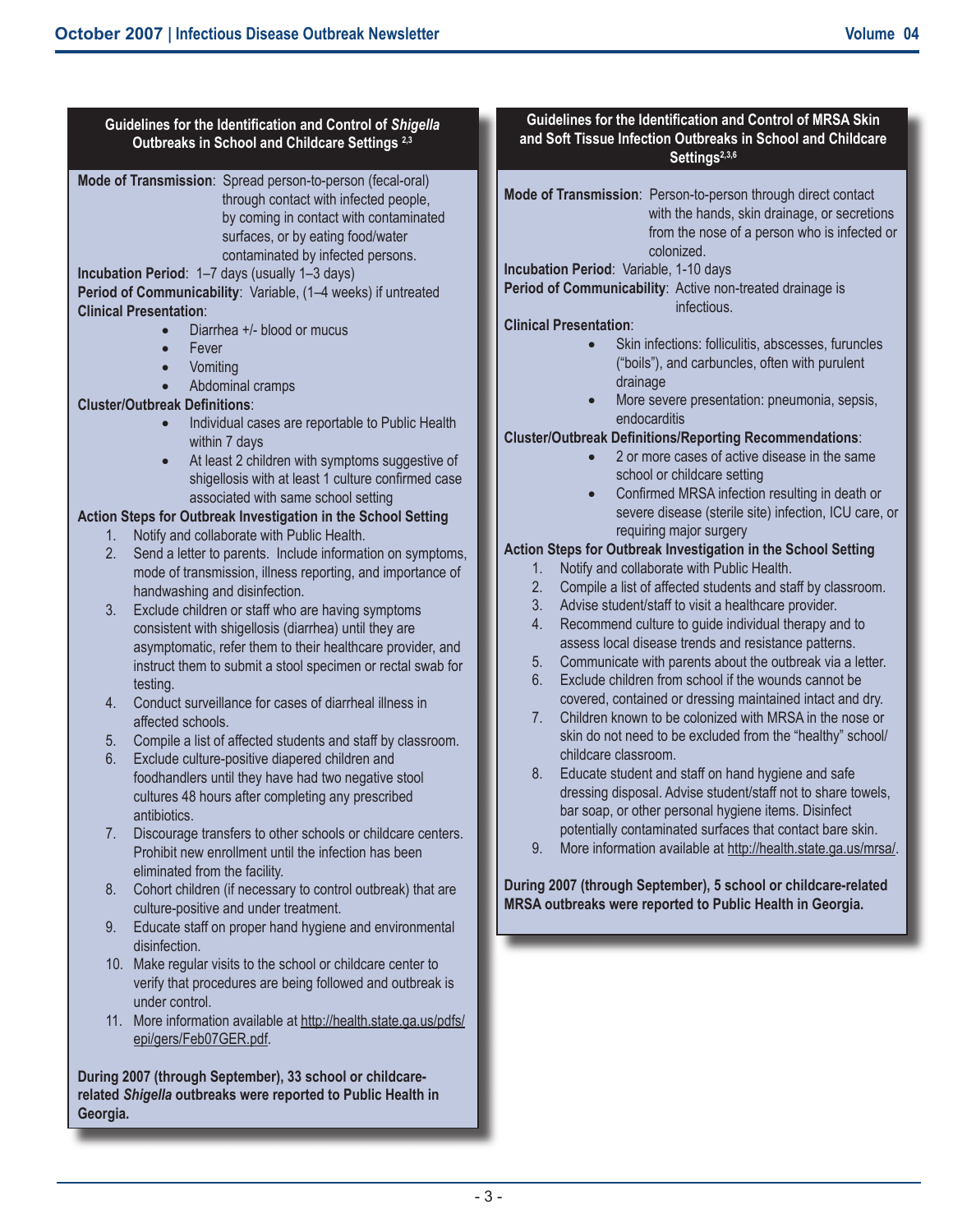### **References:**

<sup>1</sup> Daniels NA, MacKinnon L, Rowe SM, st al. Foodborne disease outbreaks in United States schools. Pediatric Infection Disease Journal 2002;21(7):623-628.

<sup>2</sup> Colorado Department of Public Health and Environment. Infectious disease in school settings: guidelines for school nurses and personnel. Dec 2004. Available at http://www.cdphe.state.co.us/dc/Epidemiology/manual/School\_Guidelines.pdf

<sup>3</sup> Infection Control in the Child Care Center and Preschool. Sixth Edition. Grossman, Leigh ed. Lippincott Williams and Wilkins New York. 2003.

**<sup>4</sup>** Adapted from the Rhode Island Department of Health Guidelines for the Prevention and Control of Varicella (Chickenpox) Outbreaks in Day Care, Preschools, Schools, Colleges, and Universities and the Pink Book, 9<sup>th</sup> ed.

<sup>5</sup> Centers for Disease Control and Prevention. Recommendations of the Advisory Committee on Immunization Practices (ACIP): Prevention of Varicella. MMWR 2007; 56(RR-4):1–39.

6 Georgia MRSA Task Force, Georgia DHR Division of Public Health, GUARD Coalition. 2006 Georgia Guidelines for Management of Suspected Community-Acquired Methicillin-Resistant *Staphylococcus aureus* (CA-MRSA) Skin and Soft Tissue Infections (SSTIs). October 2006.

## **GEORGIA SCHOOL OR CHILDCARE-ASSOCIATED OUTBREAKS, 2001–2007**

During 2001 through September 2007, 133 outbreaks associated with a school or childcare center were reported to Notifiable Diseases Epidemiology Section (NDES). Ninety-one (68%) were confirmed as Georgia outbreaks. *Shigella* and norovirus were the most commonly identified etiologic agents, with 40 (30%) outbreaks and 25 (19%) outbreaks reported, respectively. Ninety-five (72%) of the outbreaks reported during this time period involved gastrointestinal symptoms, 25 (19%) were respiratory, 13 (10%) were rashes or involved the skin, and three were classified as other (fainting, mononucleosis, and unknown) (Figure 1).

#### **Figure 1. Number of Outbreaks Involving Schools or childcare Centers, by Symptom Type, Georgia, 2001–September 2007**



# **GEORGIA INFECTIOUS DISEASE OUTBREAKS TOTALS, 3nd QUARTER: JULY–SEPTEMBER, 2007**

The Notifiable Diseases Epidemiology Section (NDES) received 44 reports of outbreaks or clusters occurring during the third quarter of 2007. Sixteen (36%) were later confirmed as Georgia outbreaks (Table 1). *Shigella* was the most commonly identified etiology (3/16; 19%) and 100% (3/3) of these were laboratory-confirmed. Of the total confirmed Georgia outbreaks during the third quarter of 2007, District Epidemiologists reported 9 (56%) and 14 (88%) were laboratory-confirmed. During the third quarter of 2007, only 6 (4%) outbreaks were foodborne, with the etiology being laboratoryconfirmed in 4 (67%). *Salmonella* was the most common etiology among foodborne outbreaks [3/6 (50%)].

Any suspect outbreak or cluster investigated in Georgia should be reported to Cindy Burnett, Outbreak Coordinator, NDES, or Carrie Shuler, Medical Epidemiologist, NDES.

## **INFECTIOUS DISEASE OUTBREAK SPOTLIGHTS**

### **Outbreak of Shigellosis in a Childcare Center—Gwinnett County, Georgia, 2007**

On August 16, 2007, a laboratory-confirmed *Shigella sonnei* infection in a 3 year-old was reported to the East Metro Health District (EMHD) through the State Electronic Notifiable Disease Reporting System (SendSS). The parent of the child was interviewed by Public Health and was found to attend a Gwinnett County childcare center. The childcare center staff were notified and educated about the necessary hygiene measures for infection control; surveillance for illness in other children was also initiated. Thirtyfour cases of shigellosis (18 culture-confirmed as *Shigella sonnei)* were found to be associated with the childcare center; illness onsets ranged from August 1 through September 3, 2007. Secondary transmission occurred within the childcare center and in the households of the ill children.

Public Health staff initiated the outbreak investigation at the childcare center on August 17, 2007. Epidemiologists noted that, at the center, restrooms and sinks (with soap and paper towels) were indeed available for children and staff. Childcare employees were instructed to mix a new 1:10 bleach solution on a daily basis for cleaning and disinfection of potentially contaminated surfaces, including toilet seats, sinks, faucets, diaper changing stations, etc. A letter was sent home to parents on childcare center letterhead describing the outbreak and to educate parents about what symptoms to watch for in their children. Parents were instructed to visit their healthcare provider if their children developed symptoms. A follow-up letter was sent on August 22, 2007, from the EMHD, detailing the investigation and the requirement that culture-positive children need two negative stool cultures before they would be allowed back into the center. The owner of the childcare center was notified of all culture-confirmed *Shigella* infections among center attendees to ensure compliance with the policy.

During the outbreak period, children participated in "Water Day" activities (including a water slide supplied by tap water) which may have facilitated spread of *Shigella* infections. Childcare center employees were educated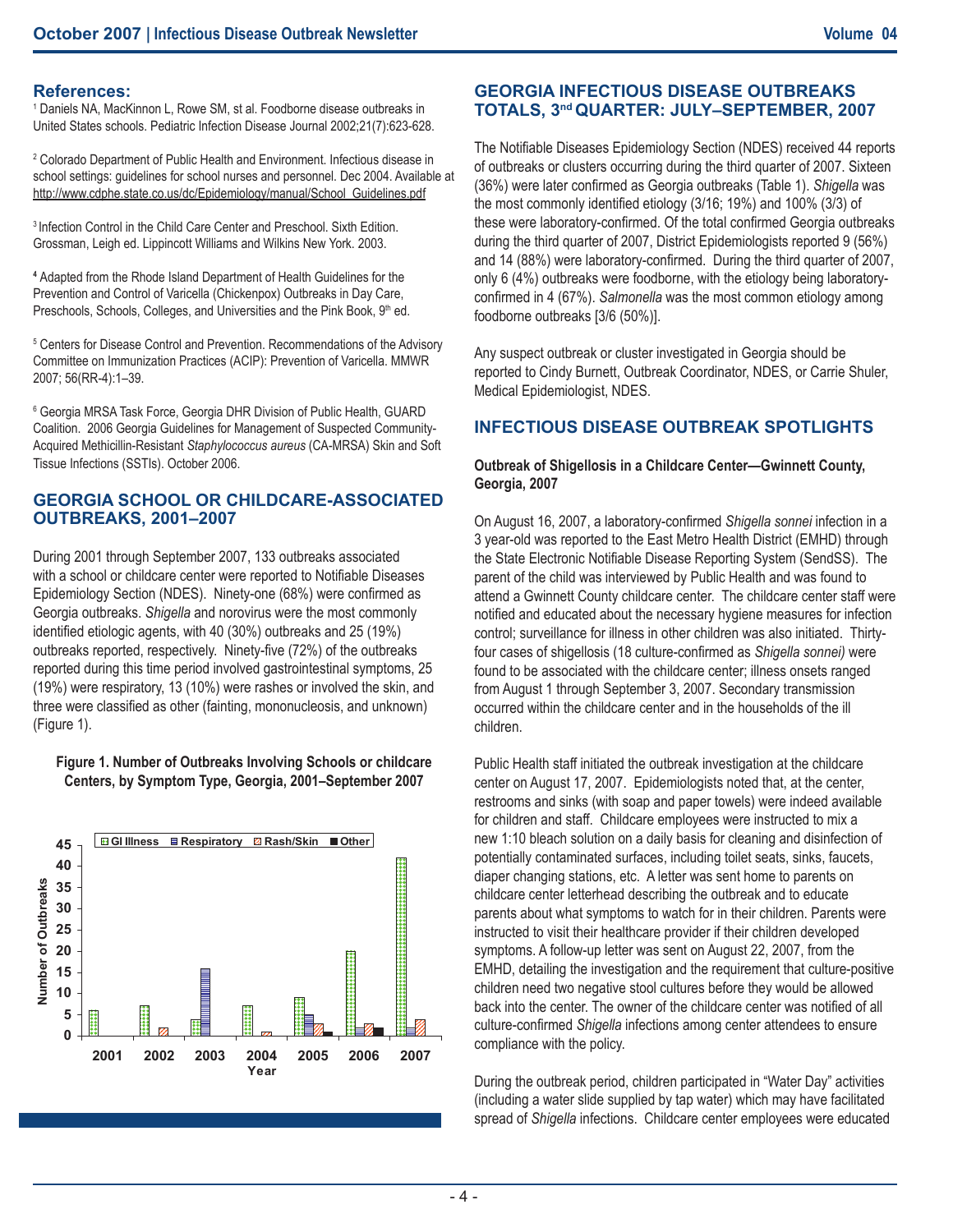that while tap water is safe for drinking, the chlorination is not sufficient for outdoor water activities such as the water slide. It was recommended to not have water activities including pools, slides, etc. without proper chlorination.

Prompt recognition and investigation of *Shigella* cases by EMHD staff identified and minimized the outbreak. The Georgia Public Health Laboratory played a key role in performing cultures on stool specimens from children and staff involved in the investigation. Constant communication between childcare staff, EMHD epidemiologists, and the State Notifiable Disease Epidemiology Section was essential in controlling additional spread of disease.

Spotlight contributed by Alana Sulka, Director, Epidemiology and Community Health for East Metro Health District 3-4

### **Acute Gastroenteritis Outbreak Associated with a Sandwich Catering Restaurant—Clayton and Fulton Counties, Georgia, 2007**

On August 21, 2007, an occupational health nurse from a Clayton County company (Company A) reported multiple ill employees that had attended company events on August 15, 16, and 17, 2007. All three events served food catered from a single Fulton County sandwich restaurant (Restaurant X). Company A event coordinators provided copies of Restaurant X invoices to estimate the number of persons exposed and the food items served. To elucidate risk factors for illness, a questionnaire was designed by NDES epidemiologists and disseminated to Company A employees online via our State Electronic Notifiable Disease Surveillance System (SendSS). Information about symptom onset date/time, type of symptoms, **5** and an extensive food history were requested. A case-patient was defined as any person with acute gastrointestinal symptoms (diarrhea and/or vomiting) within three days of eating food at Restaurant X.

A total of 63 Company A employees completed the questionnaire. Respondents were from five different states (GA, NY, KY, FL, and HI) and seven different Georgia Health Districts (3.1, 3.2, 3.3, 3.4, 3.5, 4.0, **3** and 1.2). Sixty case-patients were identified, including two persons that had not attended the catered events but ate lunch at Restaurant X on August 15, 2007. The majority of respondents were male (68%), of had not attended the catered events but ate lunch at Restaurant X on August 15, 2007. The majority of respondents were male (68%), of August 15, 2007. The majonty of respondents were male (66%), or<br>white race (62%), and with a median age of 45 years. No case-patients were hospitalized, only five visited their healthcare provider and no casepatients provided stool specimens for laboratory identification of the outbreak organism. Case-patients experienced diarrhea (93%), vomiting **1** (80%) and abdominal cramping (62%) approximately 37 hours (range: 8-57 hours) after eating food from Restaurant X (Figure 2). Among case-patients, symptoms were experienced for a duration of 1 to 9 days **0** (median 3 days).

On August 22, 2007, Fulton County Environmental Health Specialists conducted a complaint investigation at Restaurant X. To assess the possible contribution of ill foodhandlers, stool samples were collected from Restaurant X employees for testing at the Georgia Public Health Laboratory. Multiple critical violations were identified at Restaurant X, resulting in an overall health score of 54 out of 100. Equipment failed to maintain required food item temperatures, employees failed to have proper hygiene practices, and potentially hazardous foods including

roast beef, chicken salad, salami, and tuna did not meet temperature requirements. The employee that performed all sandwich-making duties during the outbreak week reportedly left work early on August 15, 2007, because of a "stomach infection". He returned to work on August 16, 2007 and resumed his food handling responsibilities. On August 22, Restaurant X voluntarily closed to allow removal of food items and correction of critical violations. On August 24, 2007, Restaurant X was re-inspected, scored 95 out of 100 without any critical violations and was authorized to reopen. The stool specimens from the foodhandlers were negative for norovirus, *Salmonella, Shigella, Campylobacter, Aeromonas, ECO 157:H7, and Yersinia*.

Based on the symptoms, incubation period, duration, history of an ill food handler and hygiene practices at Restaurant X, we concluded that the infectious organism most likely involved with this outbreak was norovirus. Even though noroviruses can be shed in the stool of infected persons for up to 2 weeks, the laboratory techniques (EM and RT-PCR) can only reliably detect the organism in currently or recently symptomatic patients (within 4 to 7 days of diarrhea onset). Negative stool results obtained during this investigation do not rule-out the food handler as the source of norovirus infection for the ill Company A employees. Because norovirus is a human reservoir pathogen with a low infectious dose, poor hand hygiene prior to handling ready-to-eat foods can result in multiple food items contaminated and high attack rates for those exposed.

### **Figure 2. Illness Onset Among Case-Patients, Fulton County Outbreak Investigation, Georgia, 2007 (n=59)\***



\* Onset date/time available for 59 of 60 case-patients

Outtbreak investigation team: Beverly Lester, District Epidemiologist, Clayton County, Wayne Ford, District Epidemiologist, Fulton County, Lorraine McCall and Pearl Gordon, Environmental Health Specialists, Fulton County, Company A Occupational Health Nurse, Georgia Public Health Laboratory, Carrie Shuler, Medical Epidemiologist, Notifiable<br>Health Laboratory, Carrie Shuler, Medical Epidemiologist, Notifiable Disease Epidemiology Section. **Time of Onset**

Please visit our website for information on Georgia outbreaks: http://health.state.ga.us/epi/outbreak/index.asp.

I